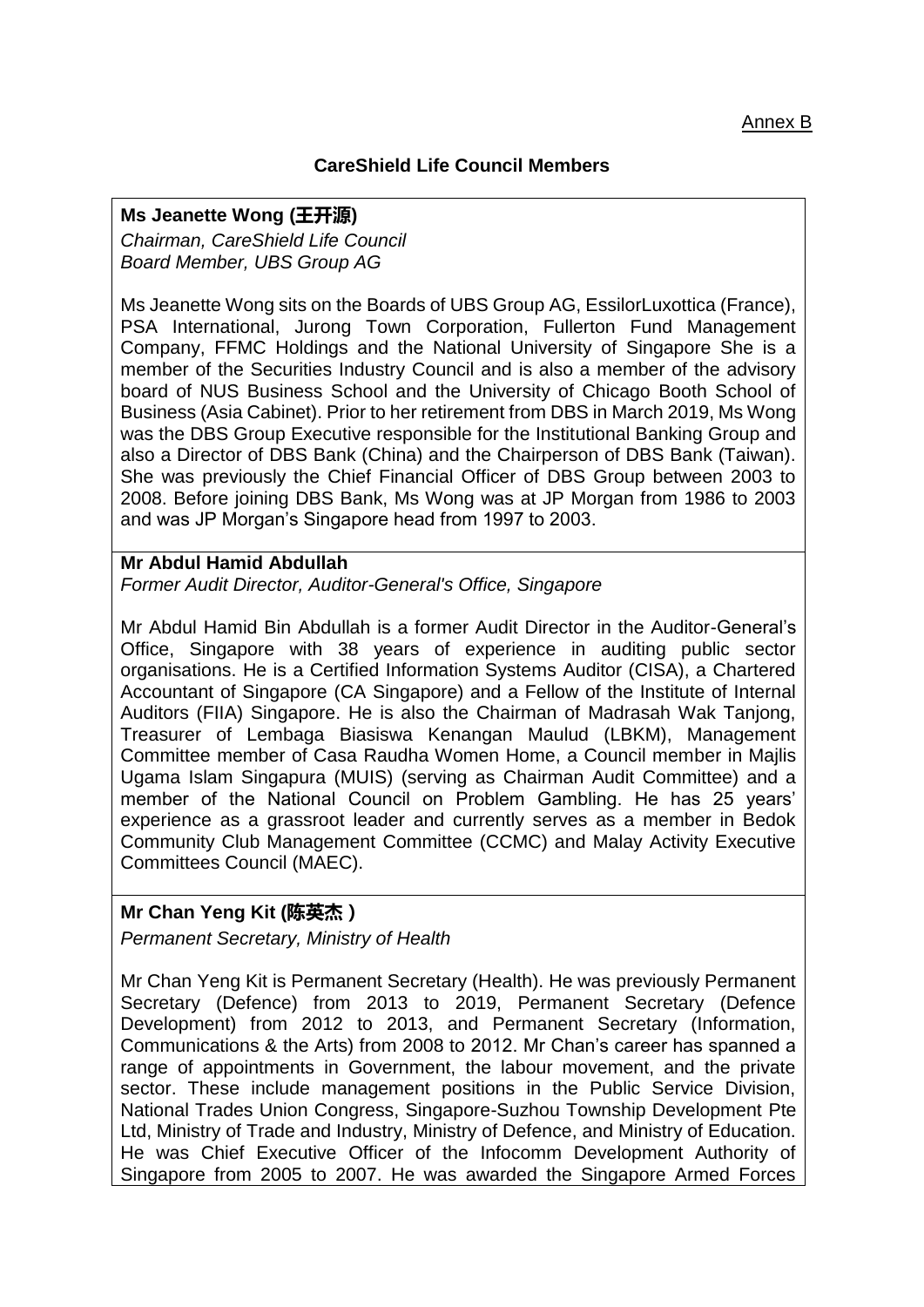National Serviceman of the Year Award in 1999, conferred the Public Administration Medal (Silver) in 2000, and the Public Administration Medal (Gold) in 2010.

# **Ms Chia Yong Yong (谢邕邕)**

*Advocate & Solicitor*

Ms Chia Yong Yong is a practising lawyer since 1986. She is a member of SPD's Board of Management since 2004 and has been serving as its President since 2008. She also sits on the Board of SG Enable and co-chairs the 3rd Enabling Master Plan Implementation Workgroup on "Promoting Independent Living through Design and Technology". She is also a member of the Tote Board Charity (Social Service) Sub-Committee, and company secretary of Very Special Arts Limited. Ms Chia served as a two-term Nominated Member of Parliament from 2014 to 2018 and was the first wheelchair-user Member of Parliament. She was a member of the steering committee of Committee on the Future Economy, the steering committee of the 3rd Enabling Masterplan, and the Compulsory Education Advisory Panel. She was awarded the Bintang Bakti Masyarakat (Public Service Star) in 2018, Pingat Bakti Masyarakat (Public Service Medal) in 2013, and the President's Social Service Award (Individual Category) in 2011 for her voluntary contributions made to the social service sector.

# **Mrs Chng Sok Hui (林淑慧)**

*Chief Financial Officer, DBS Group*

Mrs Chng Sok Hui is the Chief Financial Officer of DBS Group and Chairperson of DBS Bank India. She also serves on the Boards of the Singapore Exchange Limited and Changi Airport Group. She is a Council Member of the International Integrated Reporting Council and a member of the International Women's Forum (Singapore). Mrs Chng is a Chartered Financial Analyst, a Certified Financial Risk Manager, an Institute of Banking and Finance Distinguished Fellow and a Fellow Chartered Accountant of Singapore. She was previously the Managing Director and Head of Risk Management at DBS Group until 2008 and was a Board member of the Inland Revenue Authority of Singapore and the Housing Development Board.

## **Mr J R Karthikeyan**

*Chief Executive Officer, AWWA Ltd.*

Mr J R Karthikeyan (Karthik) is the Chief Executive Officer of AWWA. Mr Karthik started his career as an Occupational Therapist, and has over 20 years of experience managing cross-functional teams in multiple countries. For his contributions to the social service sector, Mr Karthik was recently reappointed as a Social Service Fellow, by the National Council of Social Service (NCSS). Under his leadership, AWWA garnered its first Charity Transparency Award in 2019. Mr Karthik is a member of the Allied Health Professions Council (Ministry of Health), Enabling Masterplan Workgroup on Inclusive Preschool (Ministry of Social and Family Development), Enabling Masterplan Workgroup on Independent Living (MSF), Leadership Selection Panel (NCSS), Community Care Skills Standards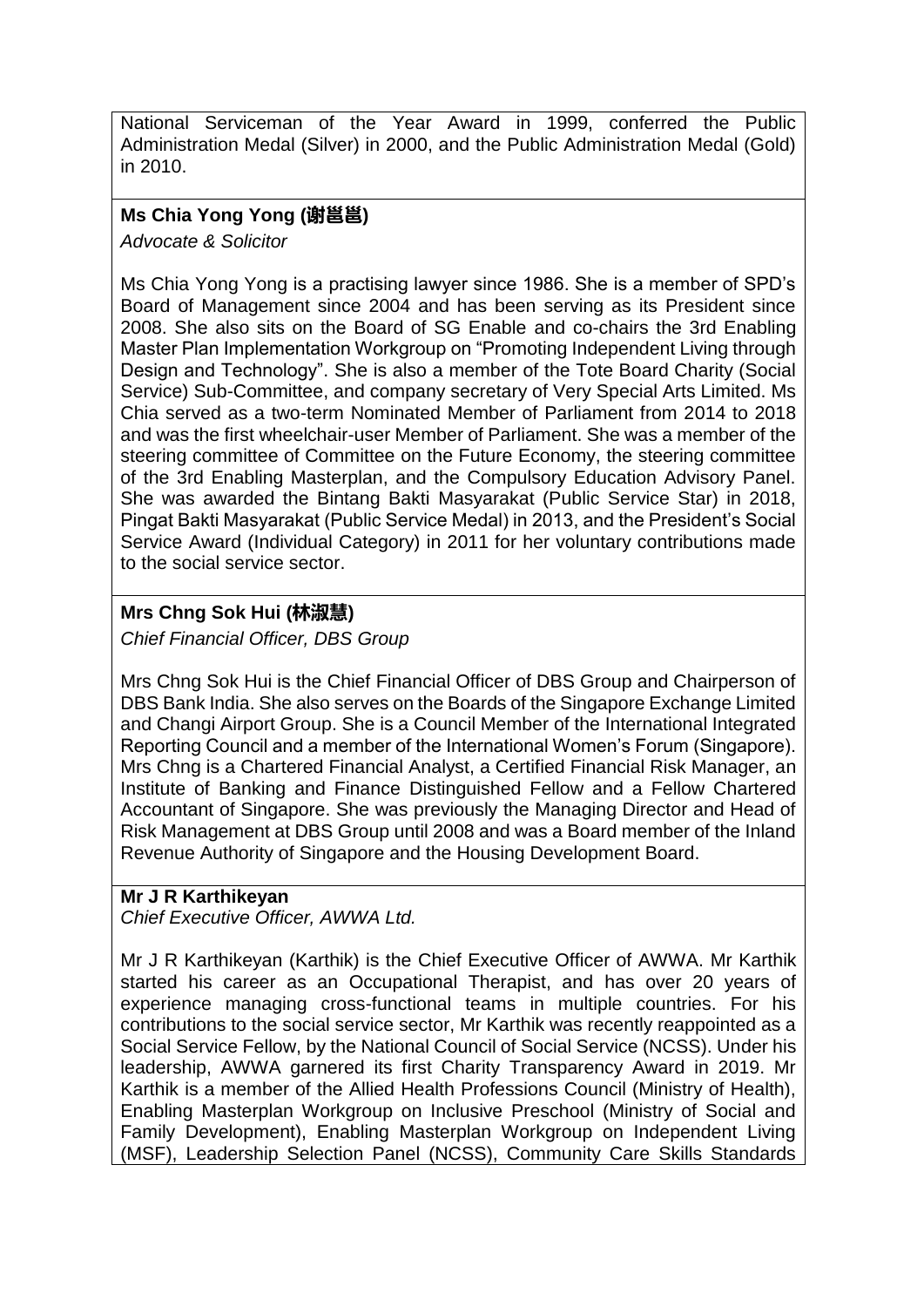Task Force (Agency for Integrated Care) and Advisory Committee for Persons with Disability (National Library Board).

# **Dr Loh Yik Hin (罗溢欣)**

*Chief Executive Officer, St Andrew's Community Hospital*

Dr Loh Yik Hin is a public health physician and the Chief Executive Officer of St Andrew's Community Hospital. He is also the Chief Operating Officer of St Andrew's Mission Hospital, and the Director of Health Services for Singapore Anglican Community Services. He currently serves as the Chairman of the Agency for Integrated Care's MediFund Committee, and is a member of the MOH National One-Rehab Steering Committee and MOH Health IT Steering Committee. He was also a member of the ElderShield Review Committee.

### **Dr Ow Chee Chung (区志忠)**

*Chief Executive Officer, Kwong Wai Shiu Hospital*

Dr Ow Chee Chung is the Chief Executive Officer of Kwong Wai Shiu Hospital. A medical doctor by training, Dr Ow also has a Master in Business Administration (University of Surrey). He has held several leadership appointments in the public service, VWOs and healthcare sector organisations such as the restructured hospitals and health institutions. He has a passionate interest in the development of community care services.

## **Dr Ow Yong Lai Meng (欧阳厉敏)**

*Master Medical Social Worker, Singapore General Hospital*

Dr Ow Yong Lai Meng is Master Medical Social Worker at Singapore General Hospital. He obtained his PhD in social work at the University of Bristol, with a thesis on policy transfer and policy translation of integrated care in the SingHealth regional health system in Singapore. His interests lie in integrated care and in exploring how health and social policies could advance care services in Singapore.

## **Mr Colin Pakshong (黄杰章)**

*Independent Consulting Actuary*

Mr Colin Pakshong is an independent consulting actuary and a board member of various insurance companies, including Etiqa Insurance in Singapore. He was CEO of Tokio Marine Asia Life and has lectured at Nanyang Technological University and National University of Singapore, and run training courses for Monetary Authority of Singapore. Mr Pakshong has served on the Council of the Singapore Actuarial Society and was a member of the CPF Advisory Panel.

# **Dr Sung Cheng Chih (宋诚之)**

*Founding Partner and Chief Executive Officer, Avanda Investment Management Pte Ltd*